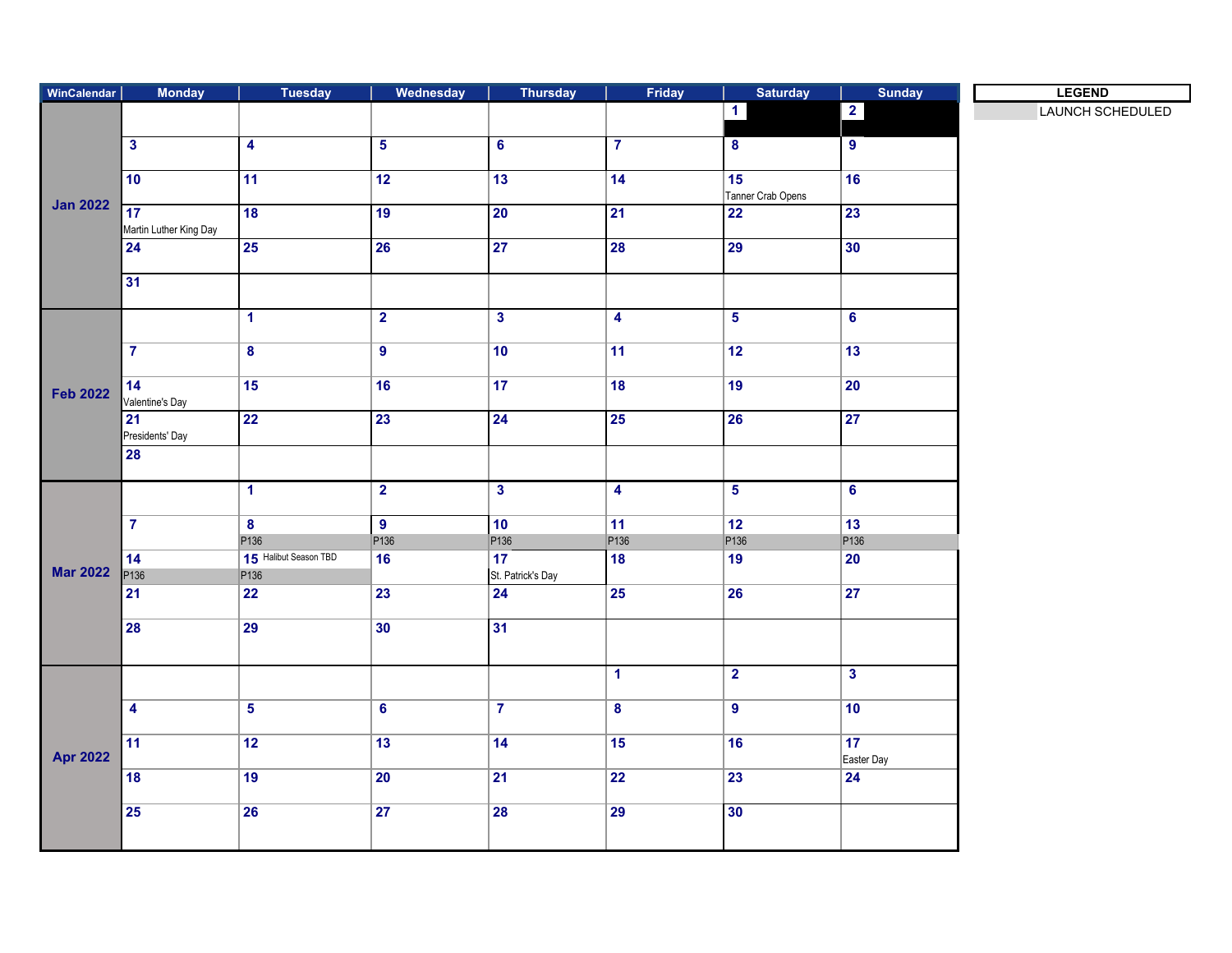| WinCalendar     | <b>Monday</b>                               | Tuesday                 | Wednesday               | <b>Thursday</b>         | Friday                                        | <b>Saturday</b>         | <b>Sunday</b>            | <b>LEGEND</b>    |
|-----------------|---------------------------------------------|-------------------------|-------------------------|-------------------------|-----------------------------------------------|-------------------------|--------------------------|------------------|
| <b>May 2022</b> |                                             |                         |                         |                         |                                               |                         | $\blacktriangleleft$     | LAUNCH SCHEDULED |
|                 |                                             |                         |                         |                         |                                               |                         | Dungeness Crab Opens     |                  |
|                 | $\overline{2}$                              | $\overline{\mathbf{3}}$ | $\overline{\mathbf{4}}$ | $\overline{\mathbf{5}}$ | $\bf 6$                                       | $\overline{7}$          | $\bf{8}$<br>Mother's Day |                  |
|                 | $\overline{9}$                              | 10                      | $\overline{11}$         | 12                      | 13                                            | 14                      | $\overline{15}$          |                  |
|                 |                                             |                         |                         |                         |                                               |                         |                          |                  |
|                 | 16                                          | 17                      | 18                      | 19                      | $\overline{20}$                               | $\overline{21}$         | 22                       |                  |
|                 | $\overline{23}$                             | $\overline{24}$         | $\overline{25}$         | $\overline{26}$         | $\overline{27}$                               | 28                      | 29                       |                  |
|                 | 30                                          | 31                      |                         |                         |                                               |                         |                          |                  |
|                 | Memorial Day                                |                         |                         |                         |                                               |                         |                          |                  |
|                 |                                             |                         | 1                       | $\overline{2}$          | $\overline{\mathbf{3}}$                       | $\overline{\mathbf{4}}$ | $5\overline{)}$          |                  |
|                 |                                             |                         | Salmon Season TBD       |                         |                                               |                         |                          |                  |
| <b>Jun 2022</b> | $\overline{\mathbf{6}}$                     | $\overline{7}$          | 8                       | $\overline{9}$          | 10<br>Cod "B" Season Opens                    | 11                      | 12                       |                  |
|                 | 13                                          | 14                      | 15                      | 16                      | 17                                            | 18                      | 19                       |                  |
|                 |                                             | Flag Day                |                         |                         |                                               |                         | Father's Day             |                  |
|                 | 20                                          | $ 21\rangle$            | $\overline{22}$         | $\overline{23}$         | 24                                            | 25                      | 26                       |                  |
|                 | $\overline{27}$                             | 28                      | $\overline{29}$         | 30                      |                                               |                         |                          |                  |
|                 |                                             | Legislators Visit       |                         |                         |                                               |                         |                          |                  |
|                 |                                             |                         |                         |                         | $\blacktriangleleft$<br>Scallops Season Opens | $\overline{2}$          | $\mathbf{3}$             |                  |
| <b>Jul 2022</b> | $\overline{\mathbf{4}}$<br>Independence Day | $\overline{\mathbf{5}}$ | $6\phantom{a}$          | $\overline{7}$          | $\boldsymbol{8}$                              | $\overline{9}$          | 10                       |                  |
|                 | 11                                          | 12                      | 13                      | 14                      | 15                                            | 16                      | 17 <sub>2</sub>          |                  |
|                 | 18                                          | 19                      | $\overline{20}$         | $\overline{21}$         | 22                                            | $\overline{23}$         | $\overline{24}$          |                  |
|                 | 25                                          | 26                      | $\overline{27}$         | 28                      | 29                                            | 30                      | 31                       |                  |
|                 |                                             |                         |                         | $\overline{4}$          |                                               |                         | $\overline{7}$           |                  |
| <b>Aug 2022</b> | $\mathbf{1}$                                | $\overline{2}$          | $\overline{\mathbf{3}}$ |                         | 5 <sub>5</sub>                                | 6                       |                          |                  |
|                 | $\overline{\mathbf{8}}$                     | $\overline{9}$          | 10                      | 11                      | 12                                            | 13                      | 14                       |                  |
|                 | 15                                          | 16                      | 17                      | 18                      | 19                                            | 20                      | $\overline{21}$          |                  |
|                 | $\overline{22}$                             | 23                      | $\overline{24}$         | $\overline{25}$         | 26                                            | $\overline{27}$<br>P139 | 28<br>P139               |                  |
|                 | $\overline{29}$                             | 30                      | 31                      |                         |                                               |                         |                          |                  |
|                 | P139                                        | P <sub>139</sub>        | P <sub>139</sub>        |                         |                                               |                         |                          |                  |
|                 |                                             |                         |                         |                         |                                               |                         |                          |                  |